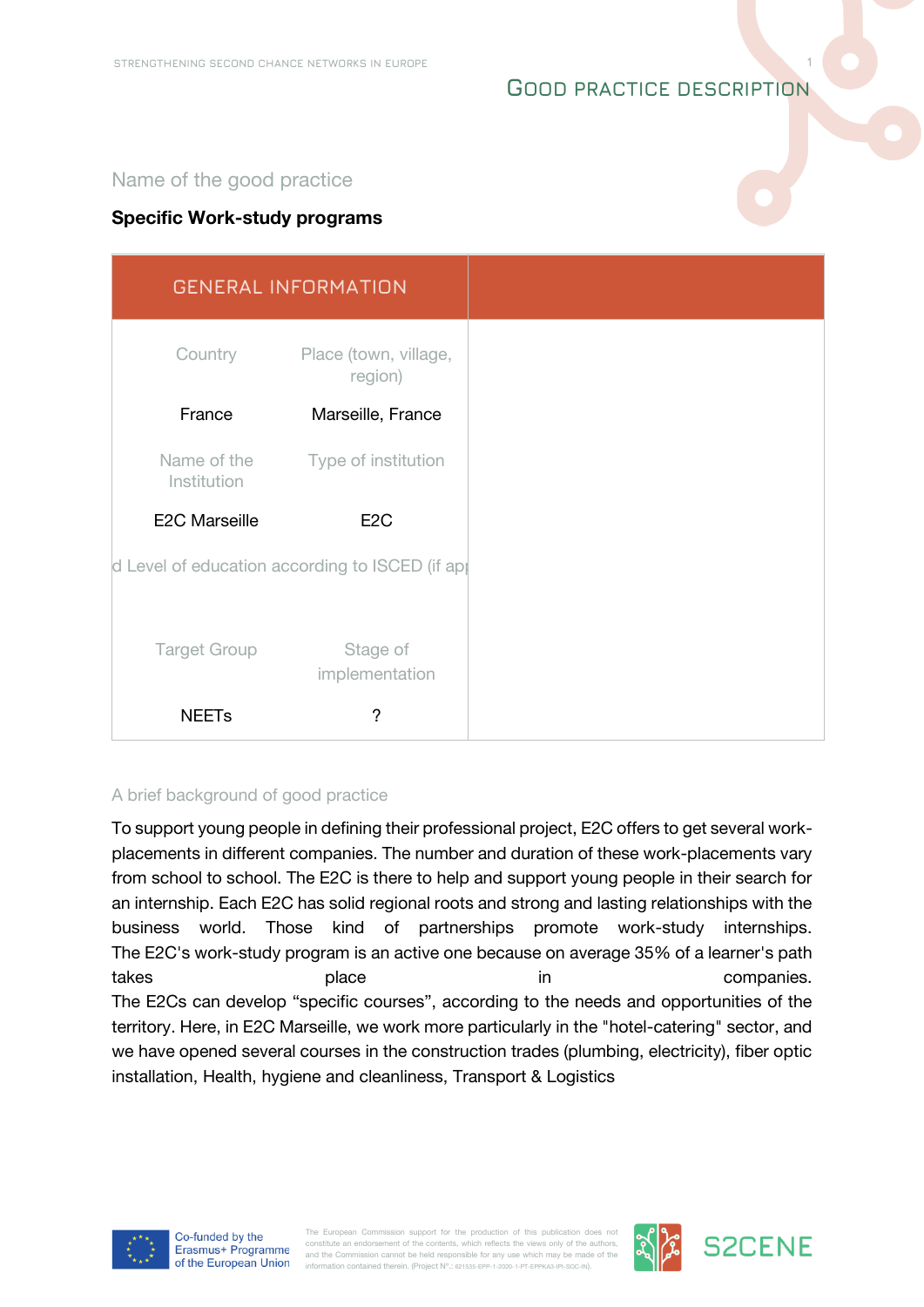# **GOOD PRACTICE DESCRIPTION**

**2**

## Good practice description (aim and objectives; provided services – activities, approaches, methods)

The main goals of these specific work-study program are to help trainees to develop their employability and to promote their professional integration, especially in jobs that are recruiting. Also, it aims to improve the possibilities of integration for young people supported by by the contract of the contract of the contract of the contract of the contract of the E2C. These specific courses can last from a few weeks to several months. They are built with the partner-company : the E2C provides refresher training on fundamental knowledge and interpersonal skills, and provides training in the prerequisites requested by the partner. Usually, the partner intervenes from the sourcing and recruitment phase, then throughout the course (interventions, immersions, etc.).

Results (developed skills and attitudes; good practice's impact on the participants' life, professional realization, health, self-confidence, motivation to learn, etc.).

Immersion in a company allows to work with the trainees on professional codes, interpersonal skills, "soft skills". They are part of the Competence-Based Approach logic developed by the E2Cs.

These work-placements are one of the main tools for building a professional project: they allow to discover a profession, then to confirm a professional project. They allow to work on the acquisition of the first technical skills. They are the opportunity for the trainees to get known by the companies, and can thus lead to apprenticeship contract or a job.

#### Evidence of effectiveness of the practice

1- Electricity field : FAFTT (company), APAVE (training center) and E2C Marseille have joined forces to enable people entering and / or remote from employment to obtain the skills necessary for the exercise of the profession of building equipment electrician. The course consisted of a 5-week preparatory bridge training at E2C followed by entry into "Building equipment electrician" training offered by APAVE. The experiment was offered to around fifteen young people and 90% of these trainees got involved in a qualifying training.

2 - Hygiene and cleaning sector : Selected at the end of a collective information, 15 young people got involved in a three-month preparatory phase in March 2019 intended to give them access to an apprenticeship contract. The INHNI (training center) and the E2C worked together to set up this 1st hygiene / cleaning section which was really successful. Basic basis, specific contents such as hygiene and safety, work on codes, immersions at the training center, meetings with professionals, work-placements in partner companies ... At the end of this course, 93% of interns are in employment or in training.



The European Commission support for the production of this publication does no constitute an endorsement of the contents, which reflects the views only of the authors and the Commission cannot be held responsible for any use which may be made of the information contained therein. (Project Nº.: 621535-EPP-1-2020-1-PT-EPPKA3-IPI-SOC-IN).



**S2CENE**